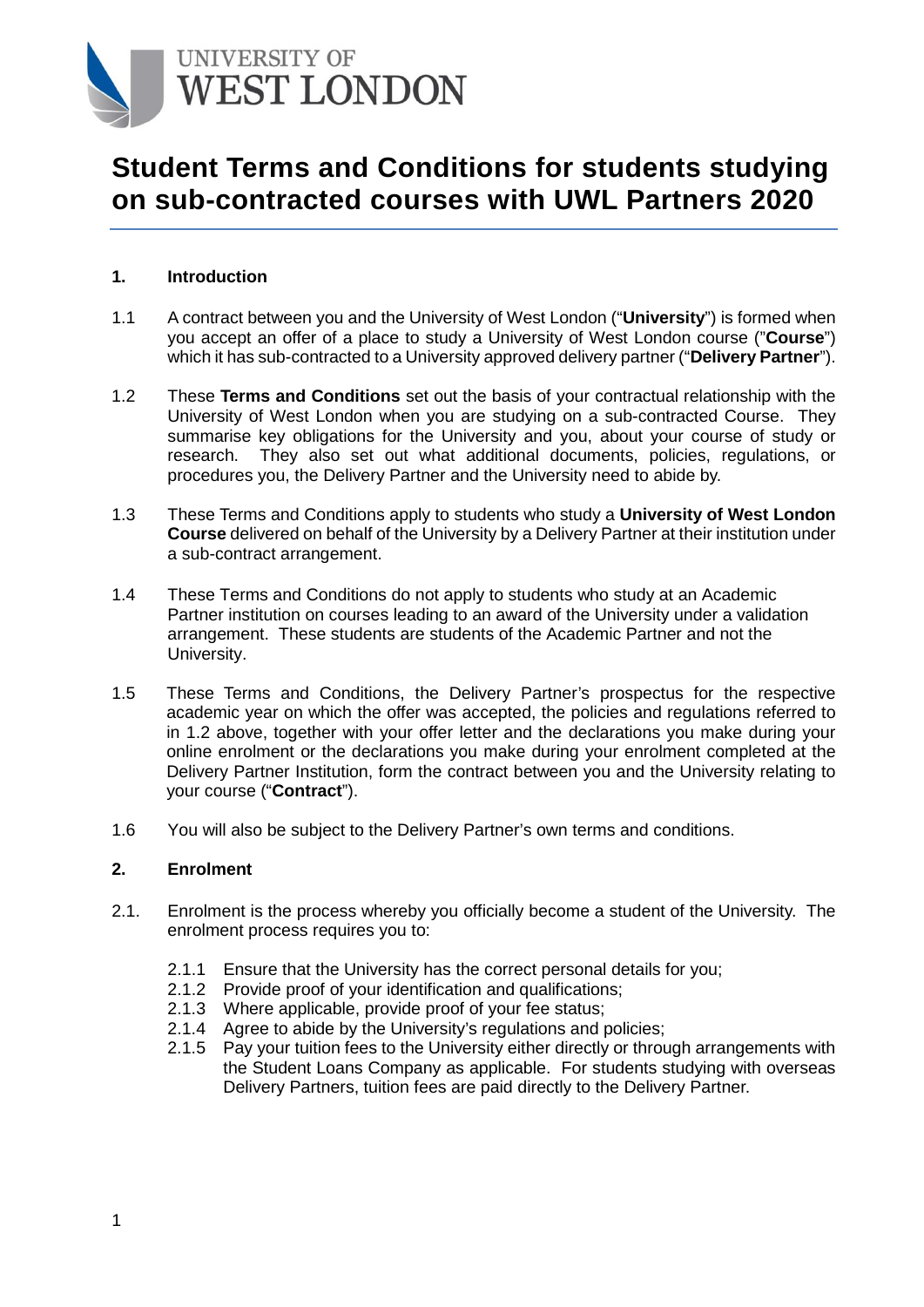- 2.2. You must enrol directly with the Delivery Partner and with the University at the beginning of your studies. You will be advised whether you need to enrol directly with the University through the **[MyRegistry](https://onlineregistry.uwl.ac.uk/MyRegistry/common/login.aspx?page=enrol)** website or the Delivery Partner may enrol you with the University on your behalf. You must re-enrol at the beginning of each subsequent academic year of your Course, in accordance with instructions issued by the Delivery Partner in order to continue your course of study and maintain your student rights and privileges.
- 2.3. You will be entitled to re-enrol for subsequent academic years provided that:
	- 2.3.1 You have paid the tuition fees;
	- 2.3.2 You have not been withdrawn from the Course;
	- 2.3.3 You have met the relevant progression requirements for the previous years of your Course.
- 2.4. You should note that once you have enrolled, you will incur a fee liability which is not normally refundable if you choose to withdraw. You should refer to the appropriate policy on tuition fee payment to ensure that you are fully aware of this liability: students studying with Delivery Partners in the UK should refer to the University's Tuition Fee Policy; students studying with Delivery Partners in the EU or overseas should refer to the Tuition Fee policy and procedure of the Delivery Partner.

# **3. Cancellation before Enrolment**

- 3.1. You have a right to cancel this Contract within 14 days of your acceptance of an offer of a place to study on a Course (**"Cancellation Period"**). You do not have to give a reason for cancellation. Any reimbursements of fees for cancellation will be in accordance with the applicable Tuition Fee Policy.
- 3.2. You must inform the Delivery Partner's Admissions Office of your decision to cancel within the Cancellation Period in writing by either email or letter stating your name, address, and the Course for which you accepted an Offer.

# **4. The University's obligations to you**

- 4.1. The University will ensure that the Course you are enrolled on is of an appropriate standard and quality. It will monitor the Delivery Partner to ensure that the Course is provided to you as described in the relevant course specification and prospectus for the appropriate academic year.
- 4.2. The University will ensure that it provides the services to which you are entitled under the University's agreement with the Delivery Partner. You will be notified if you are able to access any services.
- 4.3. Unless you are otherwise notified, the University will not be providing any services to you directly including student services (including pastoral care, disability advice and support, careers, employability and placement advice and support), access to the University's Library, access to financial support, bursaries or other payments.

### **5. Communications**

- 5.1. Unless you are informed otherwise, the Delivery Partner will be responsible for all communications with you.
- 5.2 The Delivery Partner will also communicate with you via the email address you provided and where required, via letters. Where Delivery Partners use the University's Virtual Learning Environment **Blackboard**, communications will also be posted online via notices on Blackboard. You should ensure that you keep your details up-to-date through the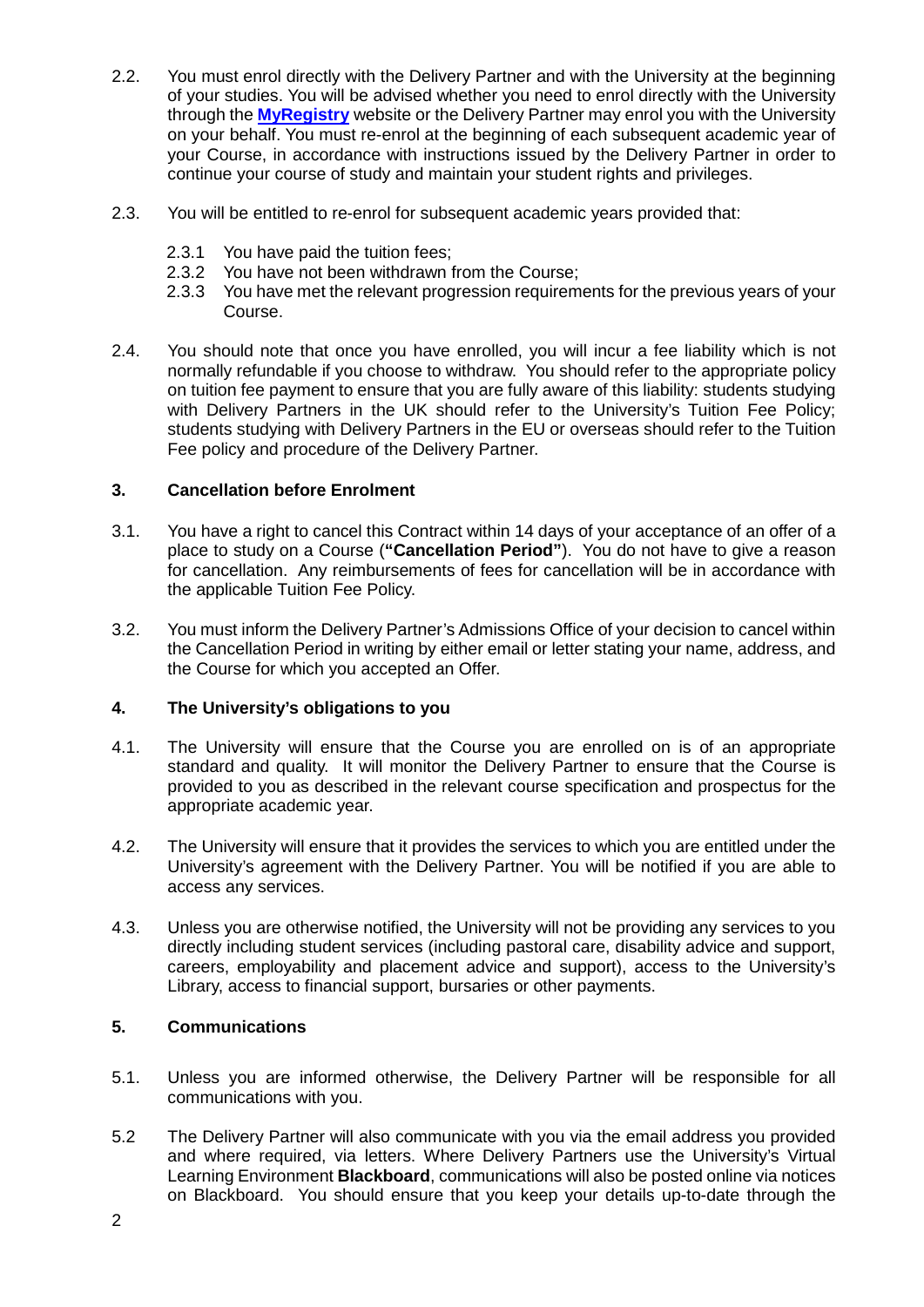Delivery Partner and **MyRegistry** (where applicable) and also that you check **Blackboard** regularly.

# **6. Changes to your course**

- 6.1. The University will monitor that Delivery Partner uses all reasonable efforts to deliver the Course in accordance with the course specification. However, to ensure that the University's courses remain current and relevant, they are subject to regular review. The University may, from time to time, need to amend modules, course content or the way that these are delivered to, for example:
	- 6.1.1 Comply with changes in the law or Government policy;
	- 6.1.2 Comply with the requirements of the University's regulators, accrediting bodies, professional, and statutory bodies;
	- 6.1.3 Make updates to reflect best practice and academic developments for the benefit of students;
	- 6.1.4 Adjust content as a result of staff changes;
	- 6.1.5 Improve course quality in response to student or external examiner's feedback; or
	- 6.1.6 To accommodate and respond to refurbishment and development work taking place on campus.
- 6.2. Changes may be minor or major changes.
	- 6.2.1 Examples of minor changes, may include but not limited to:
		- (a) Altering the timetable, location, and number of classes for your Course;
		- (b) Reasonable changes to the content and syllabus of your Course including in relation to optional placements, to ensure that the Course remains current and relevant;
		- (c) Changes to assessments as a result of student or external examiner feedback.
	- 6.2.2 Examples of major changes, may include but not limited to:
		- (a) Adding or removing core (compulsory) modules;
		- (b) Change of Course or Award title;
		- (c) Changes to overall Course aims;
		- (d) Changes to module credit value;
		- (e) Changes to method of delivery;
		- (f) Discontinuance of a Course;
		- (g) Combining courses of study;
		- (h) Changes to specific Course regulations.
- 6.3 The University reserves the right to make minor changes to its courses. Where such changes are made, the University will take all reasonable steps to minimise disruptions to students.

# **6.4 Changes to a course prior to acceptance**

- 6.4.1 The University reserves the right to make changes to a course at any time before an offer is accepted.
- 6.4.2 If the University is required to make a change to any aspect of the course prior to acceptance, the University will use reasonable endeavours to ensure the Delivery Partner:
	- (a) informs you at the earliest opportunity possible;
	- (b) provides details of what has changed and why the change was made; and
	- (c) takes reasonable steps to minimise any potential disruption.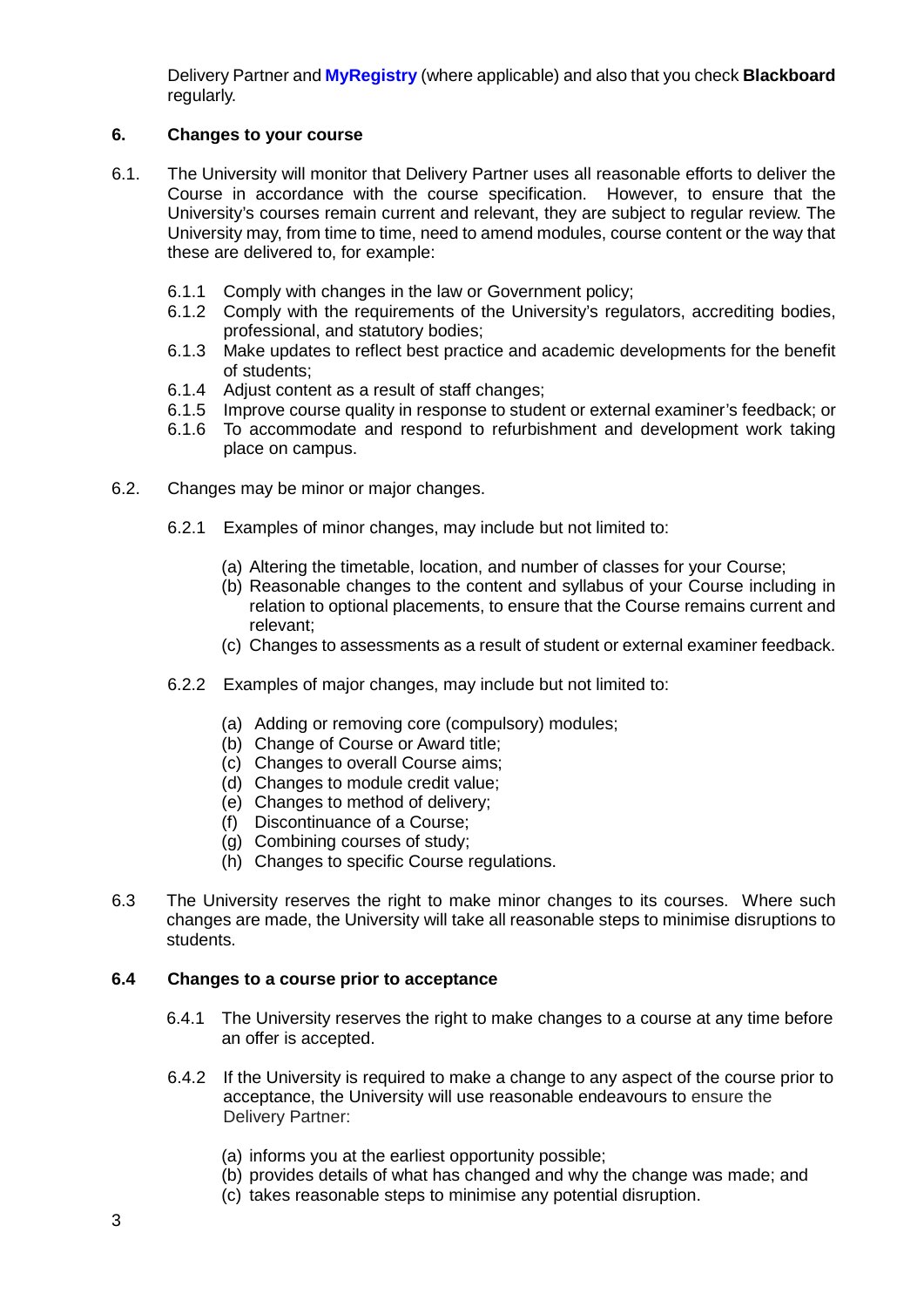6.4.3 As an applicant, you have the option to accept or reject the amended offer.

#### **6.5 Major changes to course prior to enrolment**

6.5.1 If between the time of your acceptance of an offer and before enrolment it is necessary to make major changes to your Course, the University will use reasonable endeavours to ensure the Delivery Partner: (a) informs you of the changes at the earliest opportunity possible; (b) provides details of what has changed and the potential impact of the changes; and

(c) takes reasonable steps to minimise any potential disruption.

6.5.2 If the major change to your Course, prejudicially affects you, and you no-longer wish to enrol on the Course, the University will use reasonable endeavours to ensure the Delivery Partner finds you a suitable alternative Course for which you are qualified. Alternatively, you may terminate the Contract and withdraw from the Course without any liability for tuition fees (even if the Cancellation Period referenced in clause 3.1 has expired). You will be reimbursed for any tuitions fees you have paid to date.

#### **6.6 Major changes to course after enrolment**

- 6.6.1 The University will usually not make major changes to its courses after a student has enrolled. However, in exceptional circumstances, it may be necessary for the University to make such changes after enrolment. Where there are proposed major changes to your Course, the University will use reasonable endeavours to ensure the Delivery Partner:
	- (a) Informs you at the earliest opportunity and give you reasonable notice of the reasons for the change, what changes are being proposed and information on the potential impact of the changes;
	- (b) Consults you on the changes and give you an opportunity to provide feedback;
	- (c) Will attempt to minimise any adverse impact on you; and
	- (d) If necessary and appropriate, explores with you the opportunities for transferring to another suitable Course either at the Delivery Partner, University or elsewhere, and ensure that you receive recognition or credits for any units you have successfully completed.
- 6.6.2 If you did not consent to the major change, and the implementation of the major change causes you exceptional detriment or hardship, the University and the Delivery Partner will work with you to try to reduce the adverse effect on you or find an alternative solution including the option to terminate the Contract and withdraw from the Course without any liability for further tuition fees.

# **6.7 Discontinuance of a course**

# **Prior to enrolment**<br>6.7.1 If the Univers

- If the University discontinues a Course, prior to enrolment, the University will use reasonable endeavours to ensure the Delivery Partner offers where applicable, the following options:
	- (a) transfer the offer to a suitable alternative Course for which you are qualified;
	- (b) defer the offer until the next available intake; or
	- (c) terminate the Contract and withdraw from the Course without any liability for tuition fees (even if the Cancellation Period referenced in clause 3.1 has expired). You will be reimbursed for any tuition fees and/or deposit paid by you.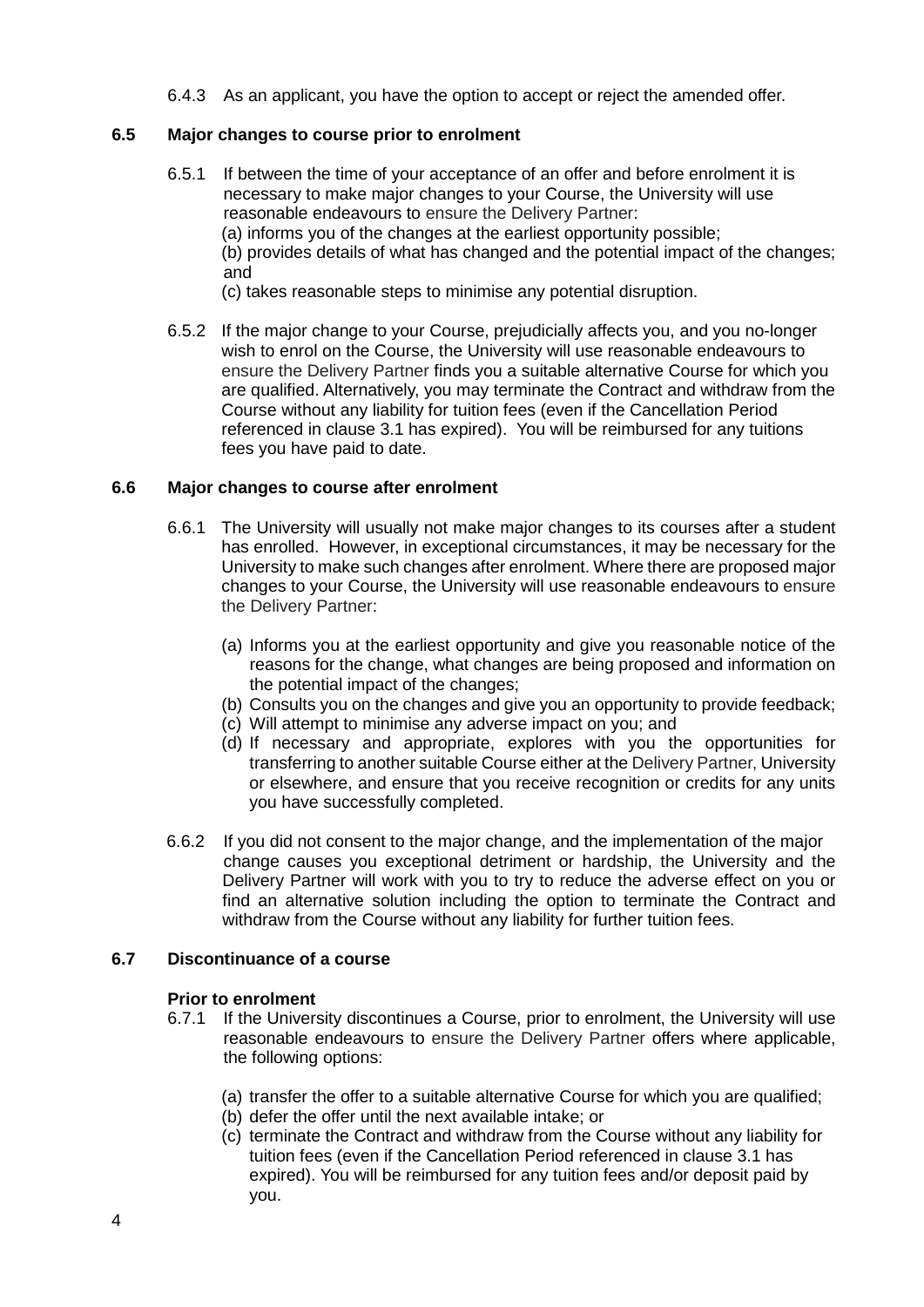#### **After enrolment**

6.7.2 Where it is necessary for the University to discontinue your Course after your enrolment, it will undertake this in line with the Student Protection Plans of both the Delivery Partner and UWL. The UWL Student Protection Plan is available **[here.](http://www.uwl.ac.uk/students/current-students/policies-procedures-and-regulations)**

# **7. Your obligations to the University**

- 7.1. You must familiarise yourself with and adhere to University regulations, policies and procedures that are published on the University's website and as revised from time to time including but not limited to:
	- (a) the University **Academic Regulations** which are available **[here.](http://www.uwl.ac.uk/students/current-students/policies-procedures-and-regulations)** These describe the academic regulatory framework of the University and give information about the requirements for awards. They include important information about the requirements for your academic performance and for continued study;
	- (b) the University's Tuition Fee Policy (for students studying in the UK only);
	- (c) the University's Academic Appeal Procedures; and
	- (d) the University's Privacy Notice.
- 7.2. You are also required to abide by the Delivery Partner's regulations, policies and procedures (as amended from time to time) including but not limited to:
	- (a) the Delivery Partner's Student Code of Conduct;
	- (b) the Delivery Partner's Disciplinary Procedures;
	- (c) the Delivery Partner's Fitness to Study Policy;
	- (d) the Delivery Partner's Library and Information Technology ("IT") Policies when you use the Delivery Partner's library and IT services;
	- (e) the Delivery Partner's Tuition Fees Policy (for students studying outside of the UK).
- 7.3. You must provide accurate information on application and enrolment (students discovered to have falsified or misrepresented information may be liable to expulsion from the Course).
- 7.4. You are expected to take responsibility for your studies including attending all scheduled teaching, examinations, and submission of assessments as instructed by the Delivery Partner.

#### **8. Fees and Payment**

- 8.1. The University charges tuition fees for delivery of its courses ("**Tuition Fee**"). You will be informed of your Tuition Fee and how this will be paid as part of your offer letter.
- 8.2. For students studying with Delivery Partners in the UK, you are bound by the University's **Tuition Fee Policy** which sets out the requirements to pay Tuition Fees, refunds in the event of withdrawal and the consequences of non-payment. The Tuition Fee policy is available **[here](http://www.uwl.ac.uk/students/current-students/policies-procedures-and-regulations)**. For students studying with Delivery Partners outside the UK, you agree to abide by the Tuition Fee policy and procedure of the Delivery Partner.
- 8.3. You are required to pay Tuition Fees at the beginning of each academic year as part of the enrolment process. If you withdraw from the Course, you will be liable for the Tuition Fees up until formal notification of your withdrawal is received by the Delivery Partner.
- 8.4. The University reserves the right to increase your Tuition Fees each year on re-enrolment in line with the Retail Price Index ("**RPI**") annual rate of inflation.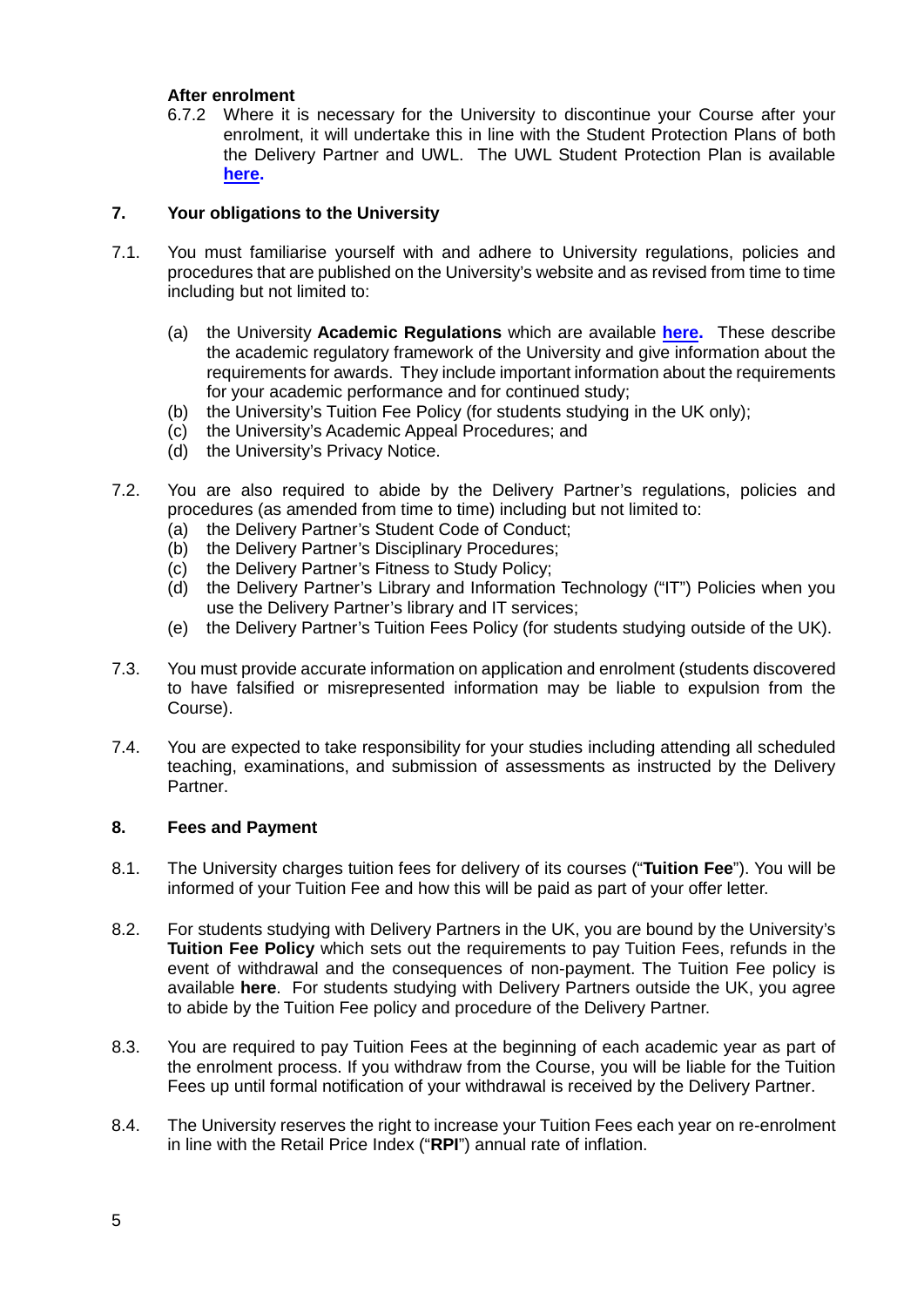- 8.5. If you do not pay the Tuition Fees in accordance with the applicable Tuition Fee Policy, the University reserves the right to either refuse to permit you to continue on your Course and terminate the Contract, or to withhold your results and to not permit you to graduate (without incurring any liability to you).
- 8.6. The Tuition Fees do not include any fees payable for residential accommodation, nor do they include examination fees, travelling expenses, field trip expenses, course materials or other miscellaneous expenses which may be related or required as part of your Course, for example chef uniform, additional course materials (this is not an exhaustive list)("**Additional Fees**"). Where there are any Additional Fees or charges, you will be informed of these by the Delivery Partner in your Offer letter.

# **9. Adherence to Immigration Rules**

- 9.1. If you are admitted under a UK Visa and Immigration ("**UKVI**") Tier 4 visa or a Student Visa under the new Immigration Route, short term study visa or other temporary immigration status, it is your responsibility to ensure you comply with the conditions of your visa and UKVI immigration rules during the course of your studies.
- 9.2. If you fail to demonstrate you have a valid immigration status to study in the UK or your Tier 4 student visa is revoked by the Delivery Partner for non compliance with immigration rules, the University will terminate your registration on your Course and terminate the Contract with you (without liability to you).
- 9.3. In the event the University has to withdraw you from your studies as a result of your noncompliance with your visa conditions and/or UKVI immigration rules, you will not be entitled to a refund of your Tuition Fees.

#### **UKVI Tier 4 students/Student Visa**

- 9.4. If you are an international student (residing outside of the European Union), you will need a Tier 4 confirmation of acceptance of studies (CAS) to enable you to study in the UK or sponsorship for a student visa under the new immigration route.
- 9.5. The Delivery Partner is responsible for issuing CAS to international students or sponsorship for a student visa who have received an Offer and who meet the Home Office immigration rules.
- 9.6. The Delivery Partner will be responsible for monitoring your compliance with the terms of your visa and reporting issues to the Home Office.

#### **Other immigration status**

- 9.7. If you are a non-UK/EU/EEA national but not sponsored for a Tier 4 visa or student visa, you will need to provide evidence of your right to remain in the UK to the Delivery Partner before you can be enrolled.
- 9.8. You must inform the Delivery Partner of any changes to your immigration status. If you are not able to provide evidence of your right to remain in the UK at any point, your Contract will be terminated.

# **EU/EEA students**

9.9 EU or EEA students who are either residents in the UK or arrive in the UK **before 1st January 2021**, will be required to apply for the EU Settlement Scheme (immigration scheme established by UK government for EU and EEA citizens, and their eligible family members to obtain immigration permission to remain in the UK after **31st December**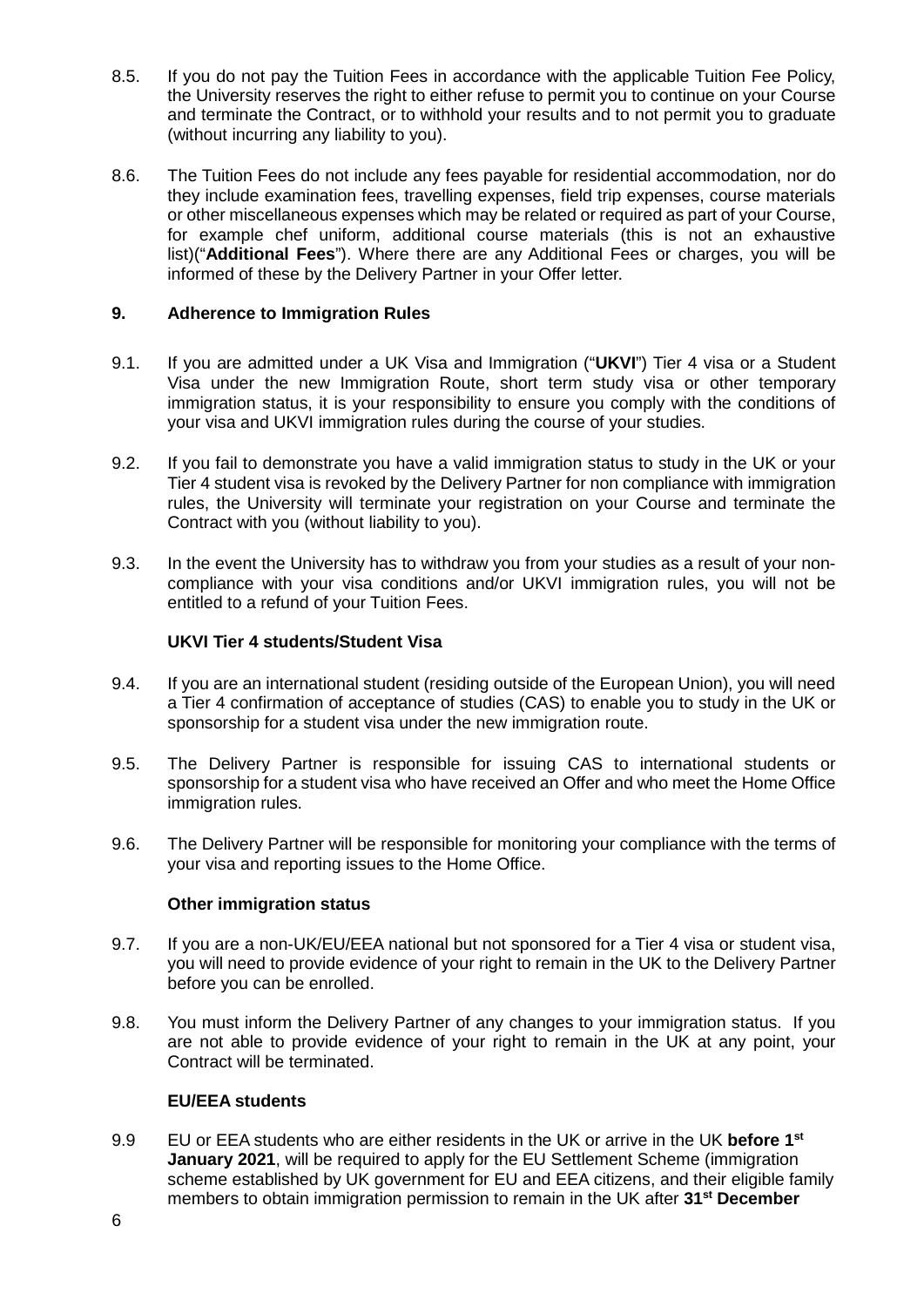**2020**) in order to remain in the UK for their studies. The deadline for application is **30th June 2021**. You are however, advised to check the Home Office website for the most up-to-date immigration position.

- 9.10 For those EU or EEA students who plan to arrive in the UK **from 1st January 2021** onwards, you will be required to apply for a student visa in order to study on a Course which is longer than 6 months in length. You are advised to check the Home Office website for the most up-to-date immigration position.
- 9.11 Where a student does not have the appropriate immigration permission to study in the UK, (either under the EU Settlement Scheme, or student visa), the University reserves the right not to enrol the student and/or terminate the Contract.

# **10. Disability Support**

- 10.1. If you have additional support needs, you are responsible for contacting the appropriate services provided/signposted by the Delivery Partner.
- 10.2. You are encouraged to contact the appropriate services provided/signposted by the Delivery Partner as soon as possible.

#### **11. Attendance, Engagement, assessment and progression and other requirements to remain on the course**

- 11.1. In order to succeed on your Course, you will need to attend scheduled classes and engage with online sessions and materials. The requirements for attendance and engagement will be outlined to you by the Delivery Partner.
- 11.2. You must submit assessments as required and as outlined in your module study guides.
- 11.3. Students who fail their modules or who do not submit to assessment may not be able to progress as outlined in the [Academic Regulations.](http://www.uwl.ac.uk/students/current-students)
- 11.4. The University will monitor student engagement and progression during the course of your studies to ensure compliance with the course requirements and regulations and for the purpose of confirming your attendance to the Student Loans Company, the Higher Education Statistics Agency and any other relevant bodies.
- 11.5. Where your Course is linked to your employment, (such as an apprenticeship degree), and your employment is terminated by your employer, the University reserves the right to withdraw you from the Course and terminate the Contract. In some instances, where applicable, you may be able to complete your Course as a non-sponsored student (or in the case of an apprenticeship degree, complete the degree without the apprenticeship element); alternatively, the University may offer you a suitable alternative Course (where one is available) for which you are qualified, subject to payment of the applicable tuition fees.

#### **12. Placements**

- 12.1. If you are on a Course with an integrated placement, the Delivery Partner will provide help and support for you to obtain a placement. However, it is your responsibility to secure a placement which must be approved by the Delivery Partner.
- 12.2. If you fail to secure a placement, you should discuss alternative options with the Delivery Partner. You will normally be transferred to the non-placement route for the Course.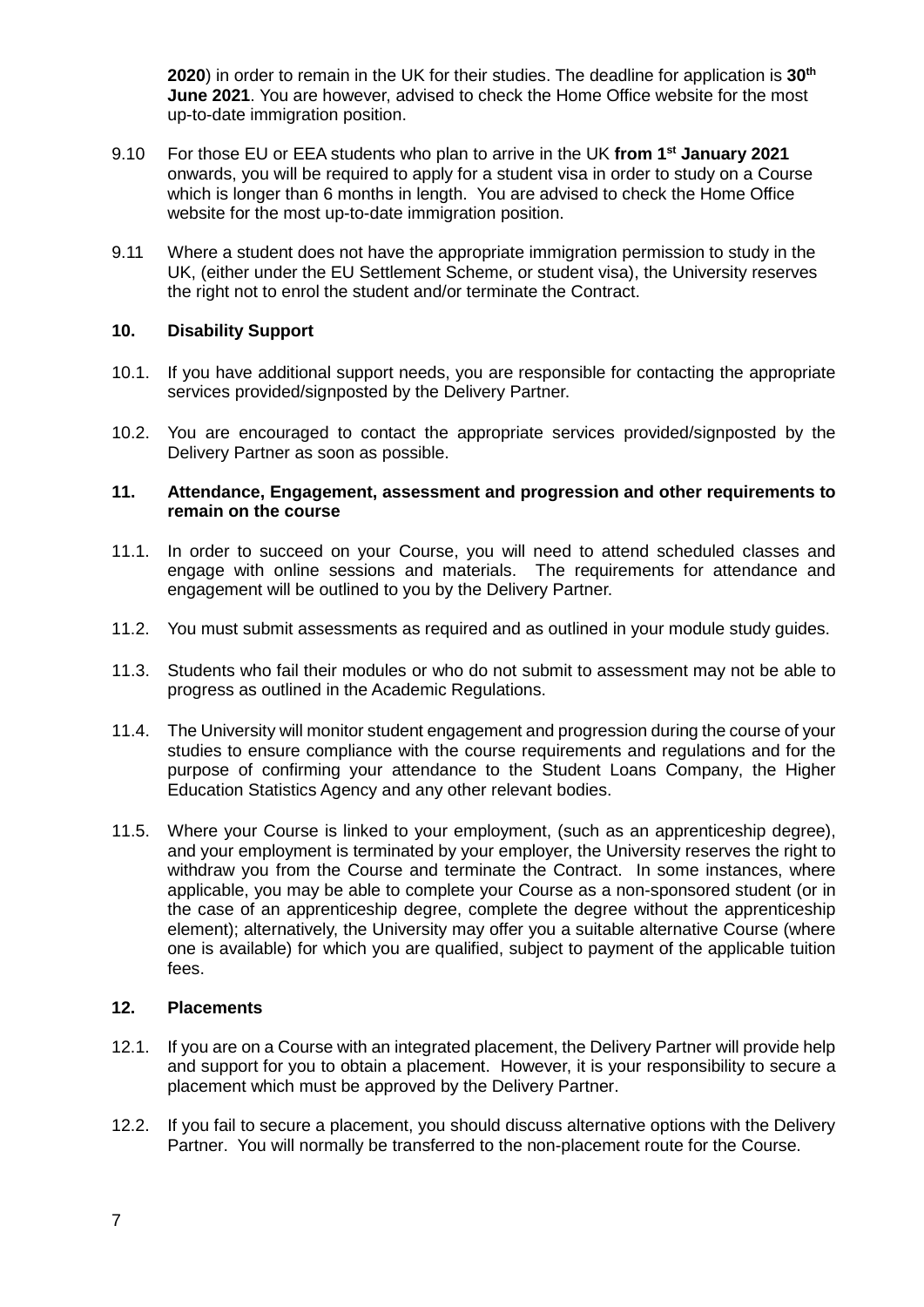# **13. Students on courses requiring a DBS check**

- 13.1. For courses leading to a regulated professional qualification or Course involving children or adults who are defined as vulnerable by reason of the type of services provided to them, including but not limited to nursing, midwifery and social work, you must disclose spent convictions including cautions to the Delivery Partner and a Disclosure and Barring Service ("**DBS**") check will be required. These will be considered under the applicable policy of the Delivery Partner.
- 13.2. You have an ongoing obligation as an enrolled student to inform the Delivery Partner immediately if you receive any criminal conviction following your DBS check. This disclosure will be considered under the applicable policy of the Delivery Partner.
- 13.3. Failure to disclose any relevant criminal convictions could lead to termination of this Contract by the University under clause 23.

# **14. Collection and Processing of Data**

- 14.1. By accepting an offer of a place at the University and entering into this Contract you understand that the University and its partners or agents will process your personal data in order for the University to meet its obligations to deliver education services to you under this Contract.
- 14.2. The University needs to collect, hold, and process your personal data for the purposes of administering your award and all other services provided by the University to you. Personal data may include your student records, application data, assessment marks, residence data, attendance data, accessing learning materials (including Blackboard our virtual learning environment, and other systems) and financial data.
- 14.3. The data will be processed in line with the General Data Protection Regulations and the Data Protection Act 2018, the **University's Data Protection Policy** and the **Student Data Privacy Notice** available **[here](https://www.uwl.ac.uk/about-us/policies-and-regulations/privacy-and-data-protection)**.

#### **15. Disclosure to Statutory/Public Third parties**

- 15.1 The University is required by law to disclose some of your personal data to certain statutory and public bodies. The following are the statutory bodies the University may disclose student personal data to (indicative not exhaustive list – for further detail see Student Data Privacy Notice):
	- The Higher Education Statistics Agency (individualised statutory returns made by all Universities)
	- The National Students Survey, the Graduate Outcomes survey, and other processes intended to enhance the student experience
	- Student Loans Company where applicable for UK students only
- 15.2 Upon graduation you will be invited to join the University's alumni community. Your details will be passed to our Alumni Relations team to enable them to contact you. You may withdraw from these communications at any time by contacting the Alumni team at [alumni@uwl.ac.uk.](mailto:alumni@uwl.ac.uk)

#### **16. Intellectual Property and Copyright**

16.1 For the purposes of teaching, research, internal administration, and other non-commercial use, you must agree to grant the Delivery Partner and the University the ability to use your assessments where you have created intellectual property.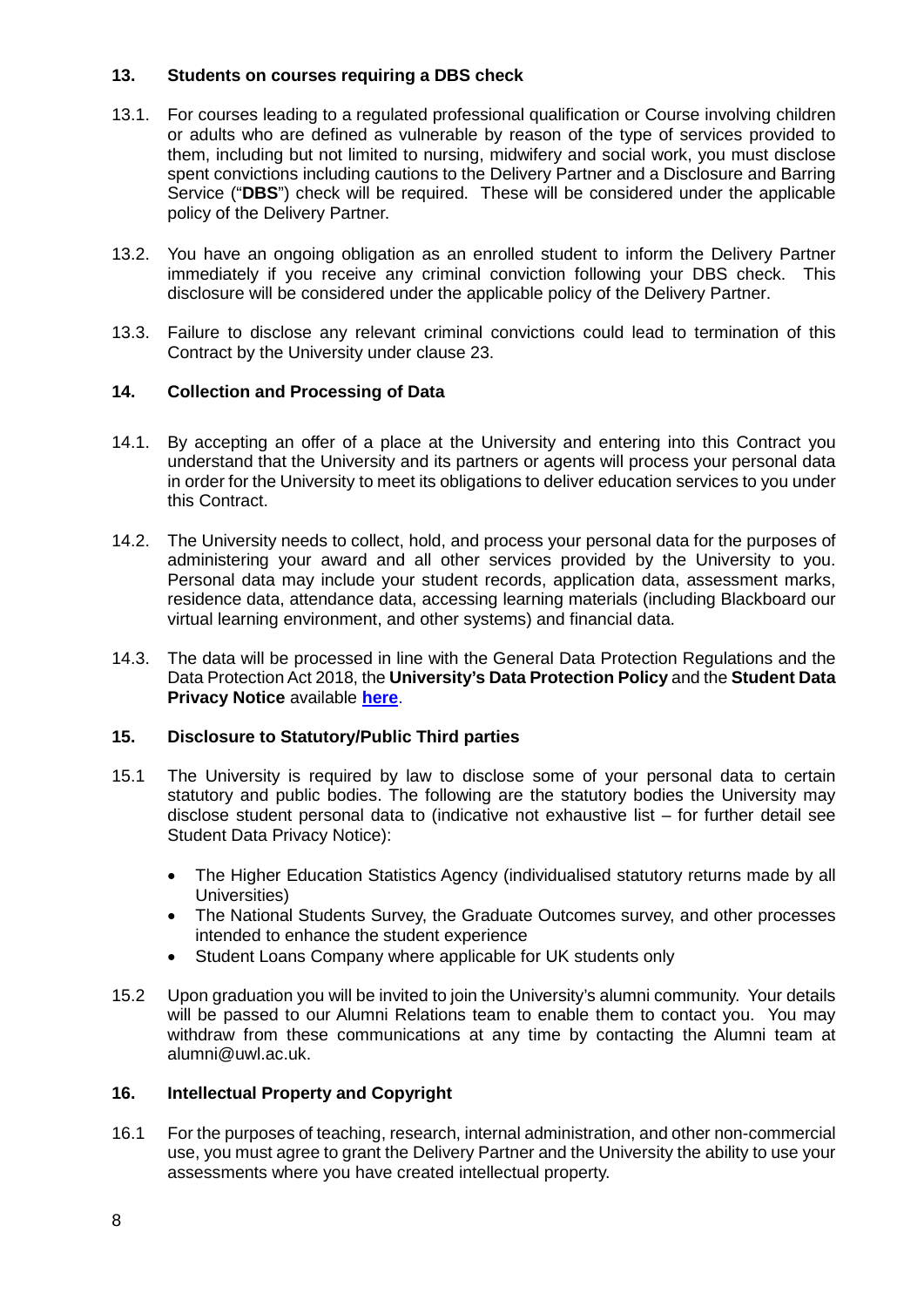16.2 Where the University makes use of Student IP, it will use its reasonable efforts to acknowledge the authorship and inventorship of any such Student IP.

# **Copyright**

16.3 The copyright in any work or design compiled, edited, or otherwise brought into existence by a student as a piece of scholarly work shall belong to the student unless otherwise explicitly agreed at the outset of the project.

# **17 Complaints and Appeals**

#### **Complaints**

- 17.1 Should you wish to make a complaint, the Delivery Partner has in place a complaints procedures which set out how complaints may be made.
- 17.2 All complaints (non-academic and academic in nature) are dealt with in the first instance by the Delivery Partner. You must raise your complaint in accordance with the Delivery Partner's Complaints procedure.
- 17.3 If at the end of the complaints process, your complaint is not resolved satisfactorily with the Delivery Partner, you may refer your complaint to the Office of the Independent Adjudicator (OIA) if they are a member or, if not, the University Secretary at the University of West London.
- 17.4 If your complaint is about the standard or quality of a Course, and your complaint is not resolved satisfactorily with the Delivery Partner, you can complaint about the decision of the Delivery Partner to the University Secretary at the University of West London. The University will review the complaint in accordance with its **[Student Complaints](https://www.uwl.ac.uk/sites/default/files/Departments/About-us/student_complaints_2018_final.pdf)  [Procedure.](https://www.uwl.ac.uk/sites/default/files/Departments/About-us/student_complaints_2018_final.pdf)** If the complaint remains unresolved after exhausting the University's complaints procedure, you can then apply for an external review of the complaint to the Office of the Independent Adjudicator for Higher Education ("**OIA**") which can be found **[here](http://www.oiahe.org.uk/)**.

#### **Appeals**

- 17.5 Should you wish to appeal against the outcome of an assessment board or academic misconduct panel, you must appeal directly to the University in accordance with the University's appeal procedure as set out in the University's Academic Appeals Procedure which is part of the **Academic Regulations**.
- 17.6 Academic appeals are appeals in relation to (i) an assessment grade; (ii) the final Course award; or outcomes of academic misconduct panel.

#### **18 Force Majeure**

- 18.1 The University will do all that it reasonably can to fulfil its obligations as set out in these Terms and Conditions to appropriately enrolled students. Sometimes circumstances beyond our control mean that we cannot provide such educational services. This might be because of, for example:
	-
	- (a) industrial action by University staff or third parties;<br>(b) the unanticipated departure or absence of key mer the unanticipated departure or absence of key members of University staff;
	- (c) significant changes to Higher Education funding;
	- (d) the acts of any governmental or local authority;
	- (e) where the numbers recruited to a Course are so low that it is not possible to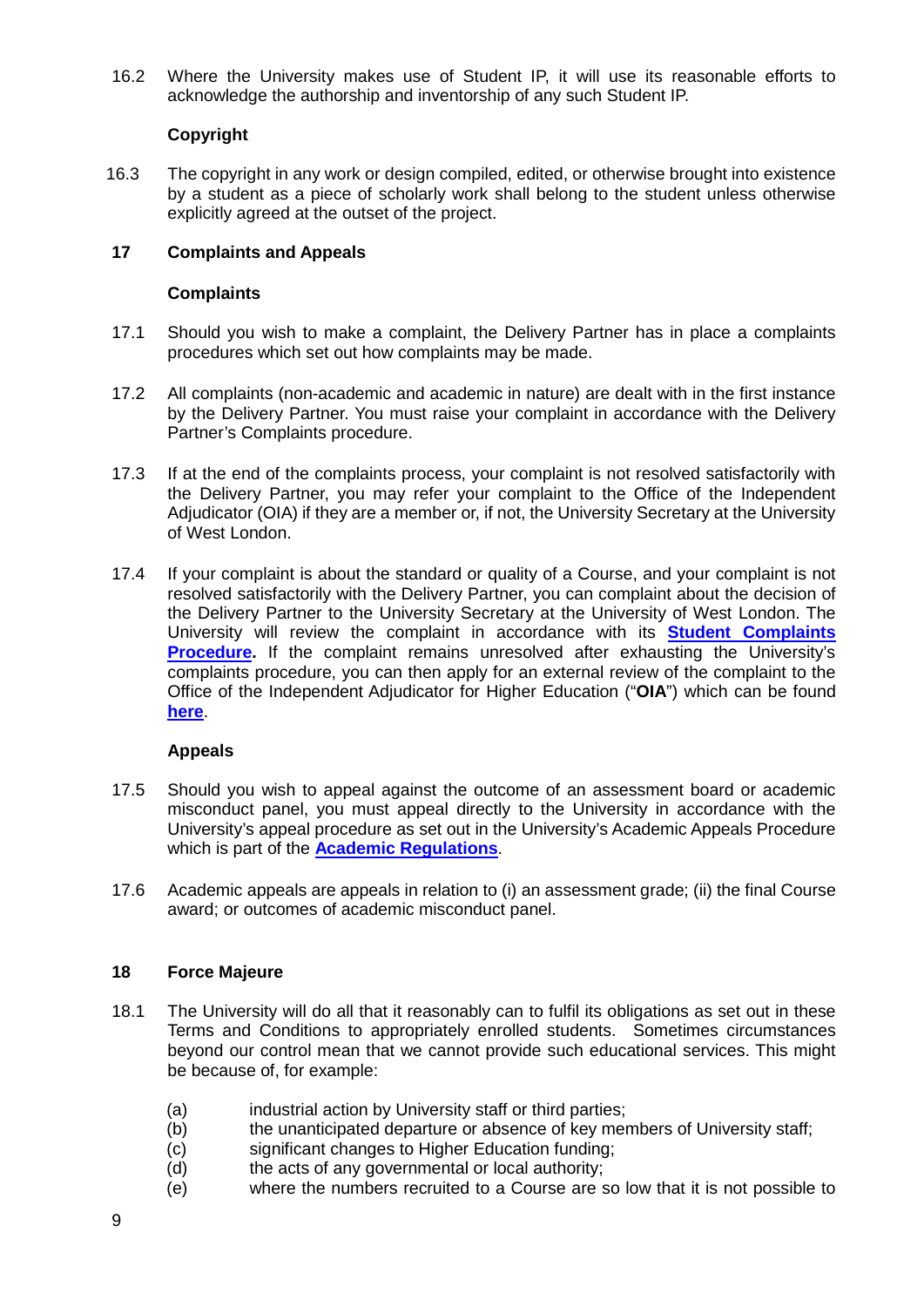deliver an appropriate quality of education for students enrolled on it;

- (f) severe weather, natural disaster, epidemic or pandemic, fire, flood, war, civil disorder or unrest, riot, terrorist attack or the threat of it.
- 18.2 In these circumstances, the University will work with the Delivery Partner take all reasonable steps to minimise the resultant disruption to those services and to affected students, by, for example, offering affected students the chance to move to another Course or institution, or by ensuring the delivery of a modified version of the same course, but to the full extent that is possible under the general law the University excludes liability for any loss and/or damage suffered by any student.

# **19 Limits on the University's liability to you**

- 19.1 The University does not limit its liability arising from:
	- 19.1.1 Death or personal injury caused by the negligence of the University or its officers, employees or agents;
	- 19.1.2 Fraud or fraudulent misrepresentation; or
	- 19.1.3 Any other matter which the University is not permitted to exclude or limit our liability for by law.
- 19.2 The University and its officers, employees or agents shall not be liable and exclude liability to the fullest extent allowed by law for:
	- 19.2.1 any loss, theft, misuse, or damage to your property, including without limit any motor vehicle, bicycle, personal equipment such as mobiles, tablets, laptop whilst such property is on University premises. You are advised to insure your property against theft and other risks;
	- 19.2.2 any loss that you would not have suffered if you had taken reasonable steps to avoid or reduce the loss;
	- 19.2.3 death or personal injury that is not caused by negligence of the University or its officers, employees or agents;
	- 19.2.4 any loss or damage suffered as a result of the use of any computer equipment or software provided or made available by the University, including any contamination of software or loss of files. Your use such computer equipment and any software provided by the University is at your own risk;
	- 19.2.5 loss of opportunity and loss of income or profit, however arising; or
	- 19.2.6 changes to law that require a change of these terms and conditions.

For the avoidance of doubt, the University shall not be held responsible for any injury to you (financial or otherwise), or for any damage to your property, caused by another student, or by any person who is not an employee or authorised representative of the University.

19.3 Subject to clause 19.1, and unless required by law, the University's liability to you under the Contract shall under no circumstances be greater than the total tuition fees due in respect of your Course.

# **20 Termination of Contract**

#### **By You:**

20.1 You may withdraw from your Course and terminate this Contract at any time. To withdraw from the Course you must give notice, in writing to the Delivery Partner. You should contact your course leader and the Delivery Partner's administration office to initiate the process for withdrawal.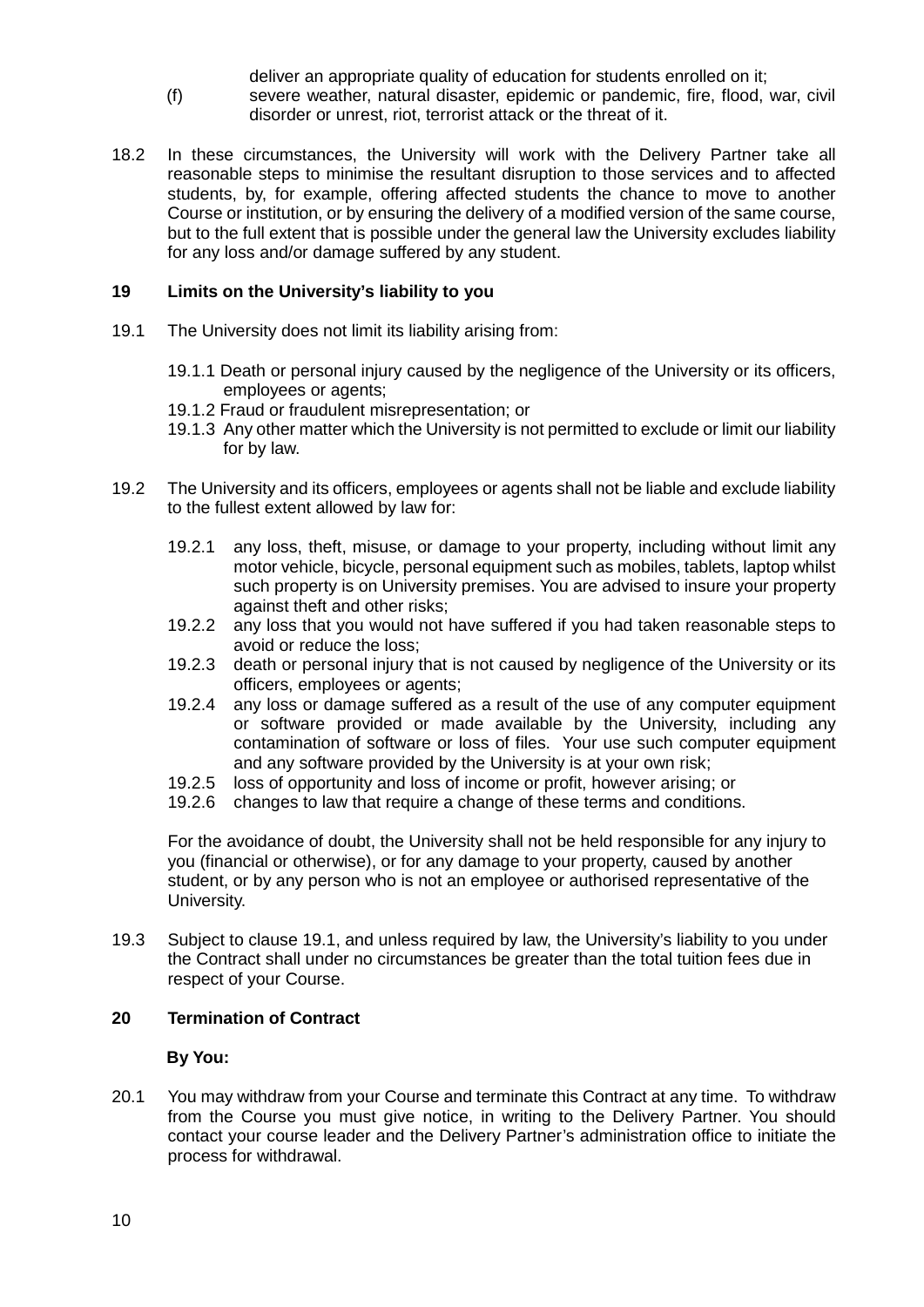- 20.2 You will normally be required to complete a Student Withdrawal Form and provide a reason for withdrawal. Notice to withdraw will take effect on receipt of the completed Student Withdrawal Form by the Delivery Partner's administration office.
- 20.3 If you withdraw part way through your Course you must pay the tuition fees up until the point you communicate your withdrawal.
- 20.4 For students studying in the UK, any refund which may be due to you will be in accordance with the terms of the University's Tuition Fee Policy.
- 20.5 For students studying outside of the UK, any refund which may be due to you will be in accordance with the Delivery Partner's Tuition Fee policy.

# **By the University:**

- 20.6 The University may terminate this Contract in writing with immediate effect (subject to your rights of internal appeal) if:
	- 20.6.1 You or your sponsor fail to pay the Tuition Fees;
	- 20.6.2 You fail to meet the conditions of the Offer made to you;
	- 20.6.3 You provided false, incomplete, inaccurate or misleading information in your application or at any other time;
	- 20.6.4 Action has been taken against you in accordance with the Delivery Partner's disciplinary procedure for student matters;
	- 20.6.5 You fail to meet the University's progression or award requirements;
	- 20.6.6 The University is notified by the Delivery Partner that you do not meet your obligations under Immigration rules or you no longer have permission to study in the UK;
	- 20.6.7 You are unable to meet the requirements of your Course including obtaining/maintaining membership of specified organisation;
	- 20.6.8 You materially breach these Terms and Conditions and/or the Delivery Partner's terms and conditions;
	- 20.6.9 You fail to comply with the Delivery Partner's Student Code of Conduct; or
	- 20.6.10 Where your Course is linked to your employment and your employer terminates your employment contract.
- 20.7 You have a right to submit an internal appeal of the University's decision to terminate the Contract under the Student Complaints Procedure or the Appeals Regulations as appropriate.

# **21 Consequences of Termination**

- 21.1 If at any time this Contract terminates:
	- 21.1.1 the University shall be entitled to refuse to enrol you on your Course (if, at the date of termination, you have not already enrolled);
	- 21.1.2 the University shall be entitled to require you to stop studying on your Course and to leave the Course immediately (if, at the date of termination, you have enrolled);
	- 21.1.3 you are required to return to the Delivery Partner any Student Identification Card(s) issued to you on enrolment, together with all property owned by the University;
	- 21.1.4 you must pay all outstanding fees immediately.

#### **22 Notices**